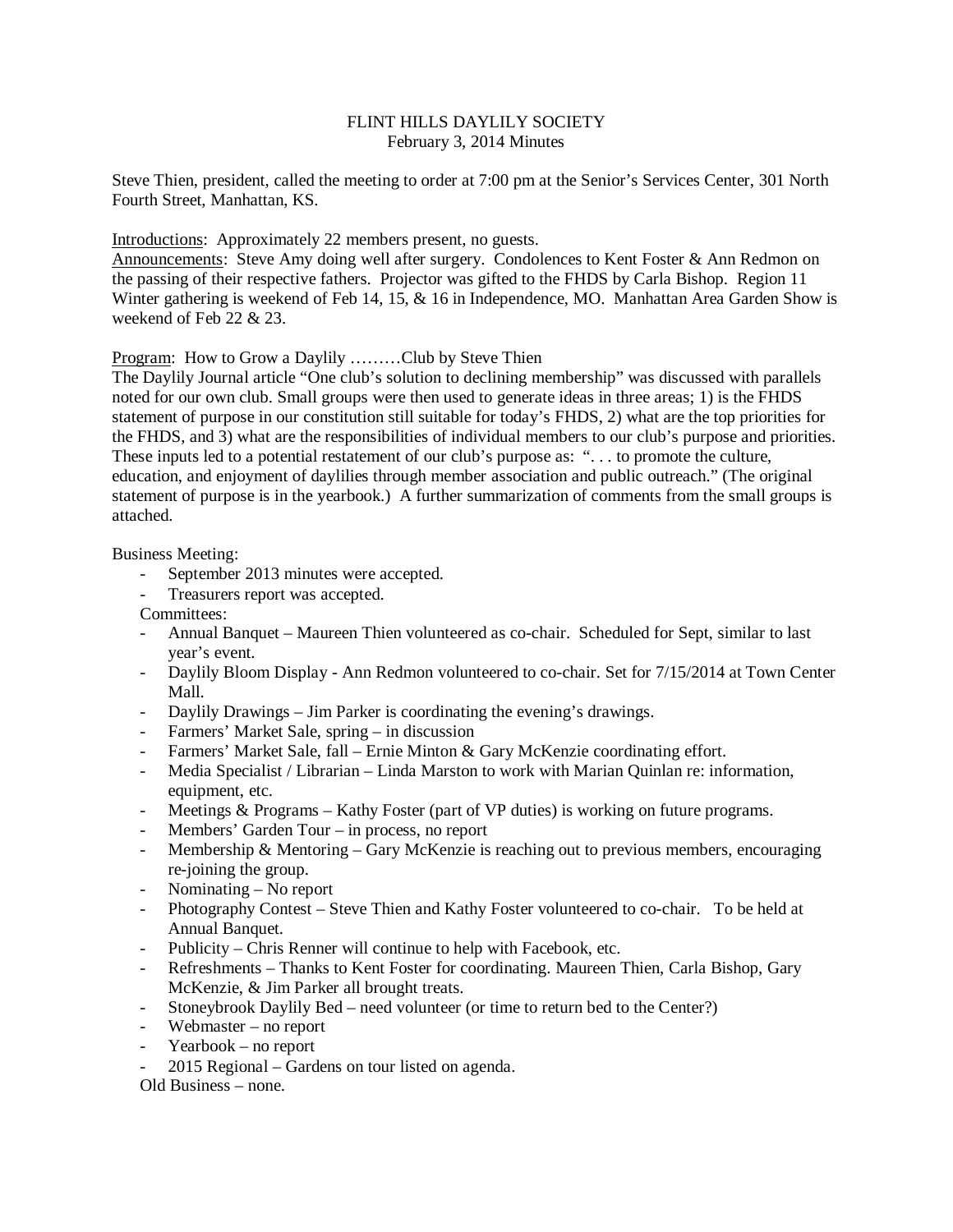New Business – Motion passed to have two sales; one in conjunction with the mall bloom show and one in the fall at Farmer's Market. In an attempt to boost sales, it was hoped that most of the plants offered for sale at the bloom show would be in flower, either as potted plants or freshly dug bare-root plants with scapes attached.

Daylily drawing conducted for plants supplied by Ted Petit.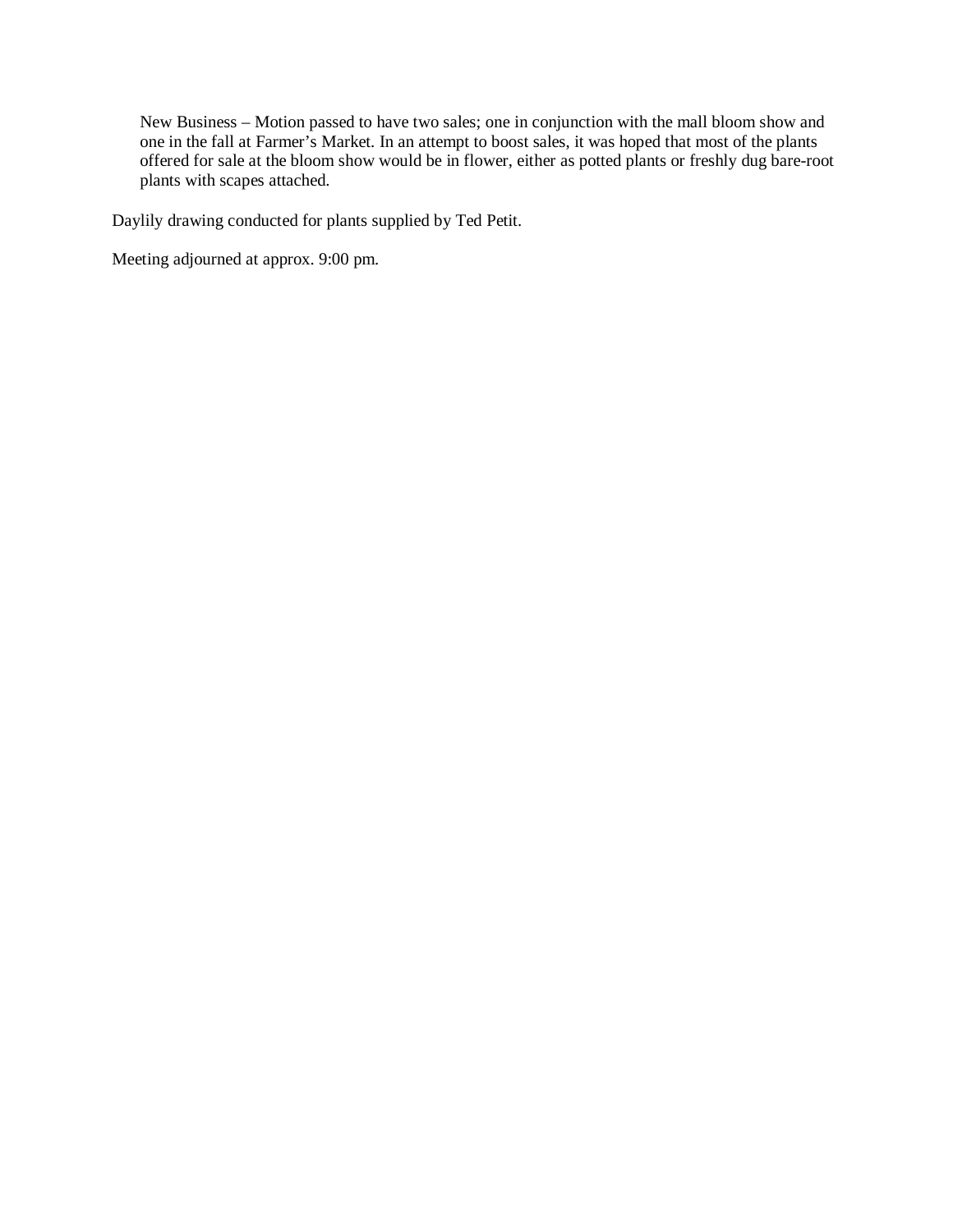## FLINT HILLS DAYLILY SOCIETY April 21, 2014 Minutes

Steve Thien, president, called the meeting to order at 7:00 pm at the Seniors' Services Center, 301 North Fourth Street, Manhattan, KS.

Introductions: Approximately 32 members present. Several guests: Laura Hall, Joyce Monarign (sp?), Nicole Lacey, Pam Lauer.

Announcements: Region 11 daylily auction is on now.

Program: Demonstration of Plantstep Flower Software by Ruby Zabel. Club held a drawing for two Plantstep software licenses, won by Hawes and Fosters.

Business Meeting:

- February 2014 minutes were accepted. (Renner moved, Quinlan seconded, motion passed.)
- Treasurers report was accepted. (SAmy moved, Redmon seconded, motion passed.)
- Committees:
- Annual Banquet no report.
- Daylily Bloom Display July 12 from 10:00 am to 4:00 pm at Town Center Mall.
- Daylily Drawings see below; no special report.
- Bloom Show Sale, July 12 Send potential plant info to Ruby for list/photos to be prepared.
- Farmers' Market Sale, fall -
- Media Specialist / Librarian Linda Marston to work with Marian Quinlan re: information, equipment, etc.
- Meetings & Programs Marion Quinlan's journey is June's program.
- Members' Garden Tour Bishop, Freeman, & Renner volunteered.
- Membership  $\&$  Mentoring continuing to reach out to people.
- Nominating No report
- Photography Contest Guidelines brochure passed out. Similar to the 2013 competition.
- Publicity discussion held on benefits of group  $(?)$  vs. Facebook.
- Refreshments Thanks to Hummel, Marston, and the Lees.
- Stoneybrook Daylily Bed See old business.
- Webmaster please send all updates to Ruby
- Yearbook no report
- 2015 Regional Membership voted on "Fantasy in the Flint Hills". Submitted by Ann Redmon. Lists sent around for volunteers. Plants to be given to Lee's.

Old Business – Renner motioned & SAmy seconded to return daylily bed to Stoneybrook. Motion passed. Quinlan to call Stoneybrook

New Business – Change in the FHDS constitution (Renner moved, CJBishop seconded, motioned passed). "The purpose of the club shall be to promote the culture, education, and enjoyment of daylilies through member association and public outreach."

Daylily drawing conducted for plants supplied by Cove Nursery.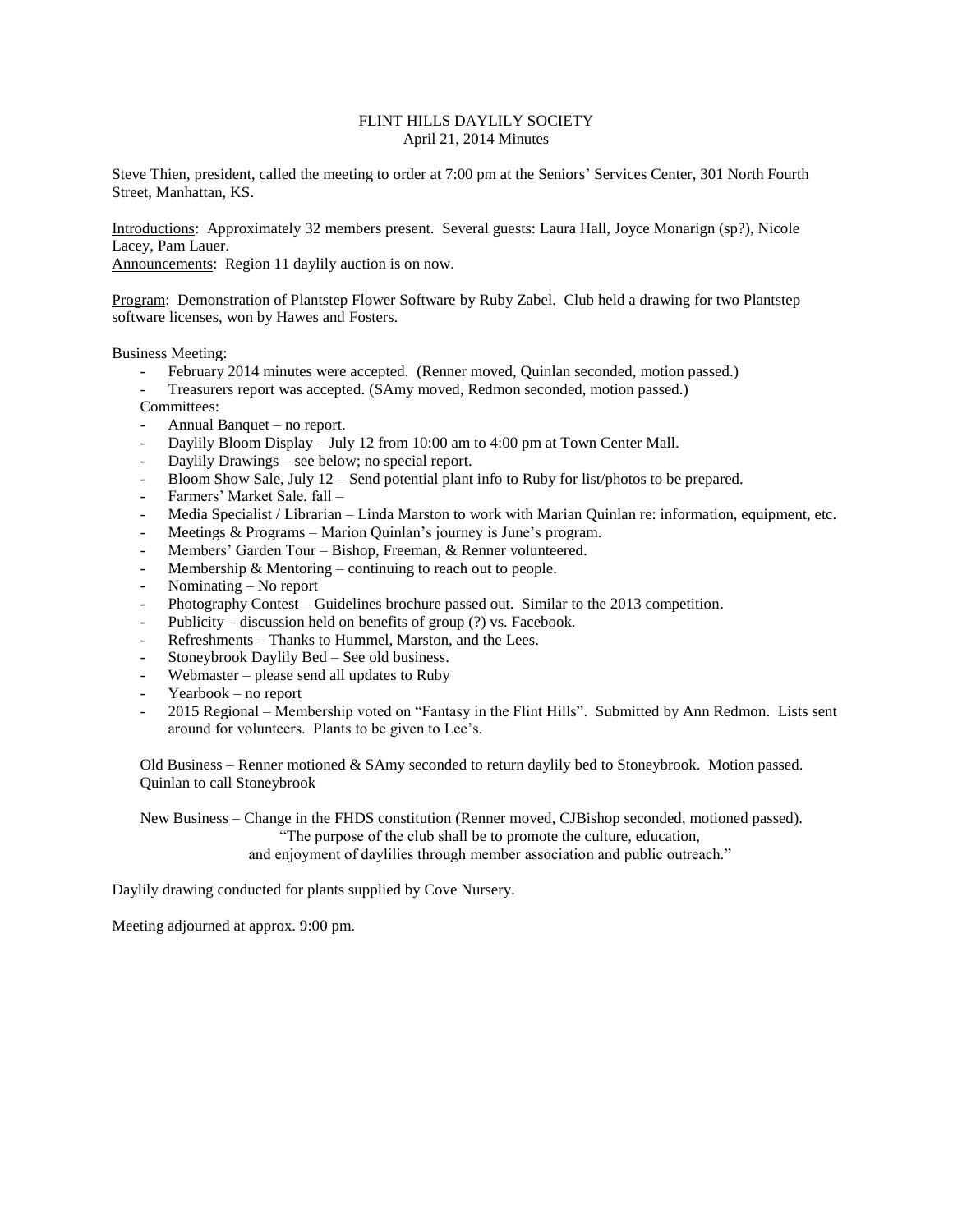#### FLINT HILLS DAYLILY SOCIETY June 2, 2014 Minutes

Steve Thien, president, called the meeting to order at 7:00 pm at the Seniors' Services Center, 301 North Fourth Street, Manhattan, KS.

Introductions: Full House! Approximately 34 members present. Visitors were Rosa & John Jones.

Announcements: Extension Master Gardeners' garden tour to be held on June 8.

Program: Marian Quinlan spoke about the introduction to daylilies, the creation of the Flint Hills Hemerocallis Society (original club name), and her involvement with the flowers and the club. FHDS plans this type of program talk to be the first of a series, i.e. hearing a member's story.

Business Meeting:

- April 21, 2014 minutes were amended re: visitors and daylily drawing supplier, then accepted. (Hawes moved, Quinlan seconded, motion passed.)
- Treasurers report was accepted. (Redmon moved, CJBishop seconded, motion passed.) Committees:
- Annual Banquet no report.
- Daylily Bloom Display July 12 from 10:00 am to 4:00 pm at Town Center Mall. Hawes provided handouts and discussed logistics.
- Daylily Drawings see below; no special report.
- Farmers' Market Sale, fall Considered 8/23 or 9/13. NOTE: Final decision of 8/30/2014.
- Media Specialist / Librarian No Report.
- Meetings & Programs August meeting to be Maryott Gardens powerpoint presented by K Foster.
- Members' Garden Tour Set for July  $5<sup>th</sup>$ . Parker, Freeman, Bishop, Renner, & St. Isidore on the tour.
- Membership  $&$  Mentoring No Report.
- Nominating No report
- Photography Contest See guidelines brochure passed out. Submissions due by 8/30/2014.
- Publicity No Report.
- Refreshments Thanks to Benton, Hall, Lacey, & Lauer.
- Stoneybrook Daylily Bed See old business.
- Webmaster Updates to Ruby; go visit to see new changes.
- Yearbook no report
- 2015 Regional "Fantasy in the Flint Hills". Still need plants, prefer five years or younger.

Old Business – Quinlan to call Stoneybrook, still in process

New Business – Second posting of FHDS constitution's statement of purpose (Lyle moved, Quinlan seconded, passed, change made to the constitution).

> "The purpose of the club shall be to promote the culture, education, and enjoyment of daylilies through member association and public outreach."

Daylily drawing conducted for plants supplied by Bob Scott & Karol Emmerich.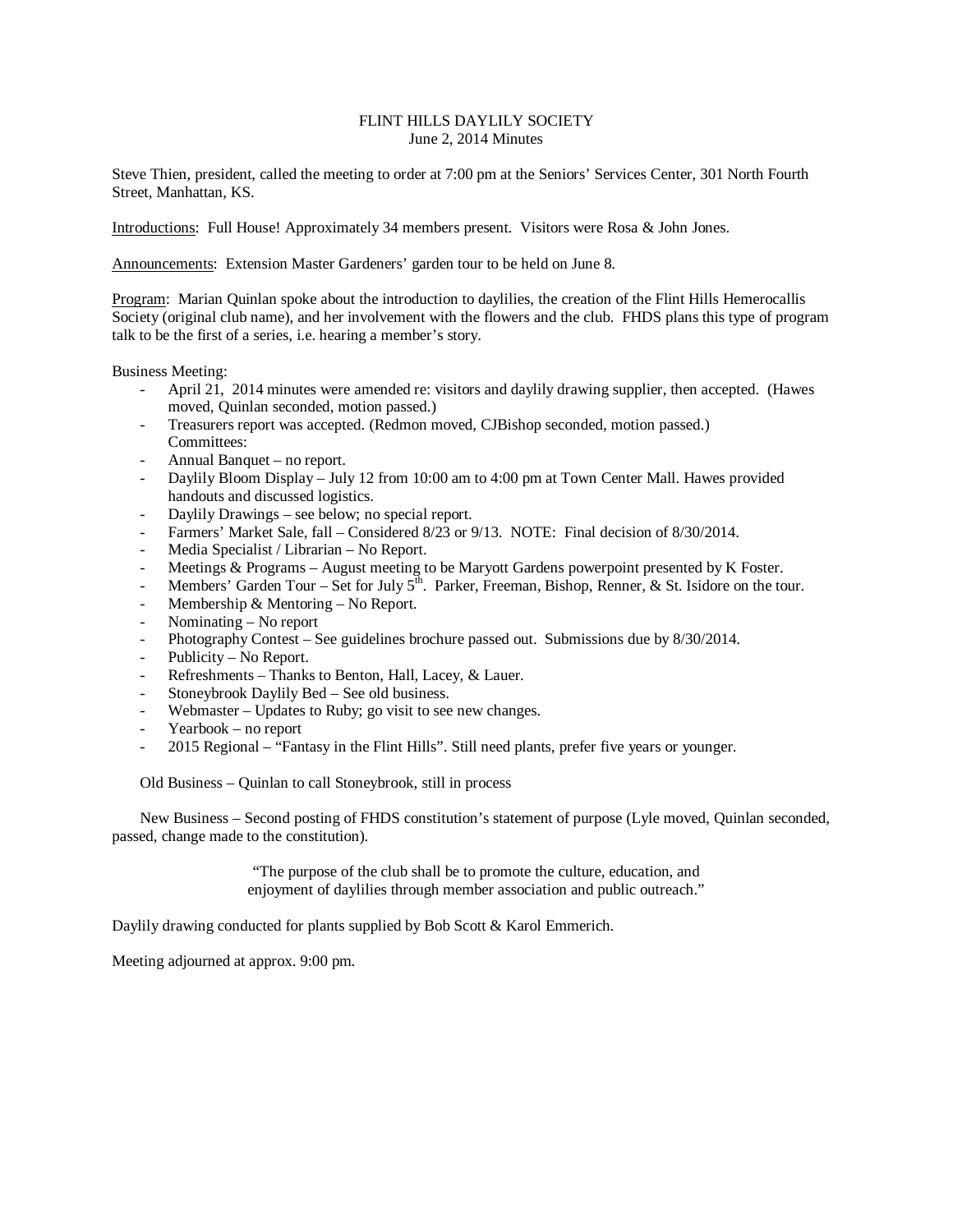## FLINT HILLS DAYLILY SOCIETY August 4, 2014 Minutes

Steve Thien, president, called the meeting to order at 7:00 pm at the Seniors' Services Center, 301 North Fourth Street, Manhattan, KS.

Introductions: Approximately 34 members present. Visitors were James & Tina Wilson, Matt & Sara Harrison, and Steve Robertson & Tiffany Praether.

#### Announcements: .

Program: Kathy Foster presented "Maryott's Gardens – How Two Old Folks Shipped 7000 Daylilies"; a power point program available through the American Hemerocallis Society website.

Business Meeting:

- June 2, 2014 minutes were amended re: Joyce Memarian was part of hospitality group. (Renner moved, Bishop seconded, motion passed.)
- Treasurers report was accepted. (Renner moved, Kromm seconded, motion passed.) Committees:
- Annual Banquet Sept 22 at the Senior Center, catered by Hyvee, gather at 6:00 pm with supper at 6:30. Cost of \$11.50 per person, reservation/payment required by 9/15/2014 to Ruby Zabel .
- Daylily Bloom Display July 12 from 10:00 am to 4:00 pm at Town Center Mall. Went well, sold most of the potted plants. Popular votes were "Winter Springs", "Space Warp", & "Glory in the Sunset".
- Daylily Drawings see below; no special report.
- Farmers' Market Sale, fall 8/30/2014, Potluck at Linda Marstons on 8/29. Discussion ensued on how best to advertise.
- Media Specialist / Librarian No Report.
- Meetings  $&$  Programs No Report, done for the year.
- Members' Garden Tour Approx 30 attendees; Thanks to Parker, Freeman, Bishop, Renner, & Schmeidler (St. Isidore).
- Membership  $&$  Mentoring No Report.
- Nominating K Foster for president, Bishop for Secretary, Zabel for Treasurer. Need VP.
- Photography Contest See guidelines brochure passed out. Submissions due by  $8/30/2014$ .
- Publicity No Report.
- Refreshments Thanks to Freeman, Lacey, Lyle, & Zabel.
- Webmaster Updates to Ruby; go visit to see new changes.
- Yearbook No Report
- 2015 Regional No Report.

Old Business – Discussed giving of Delmez daylily to new members; income tax status; & updating Stout medal winners at KSU Gardens.

New Business – None

Daylily drawing conducted for plants supplied by Maryott Gardens.